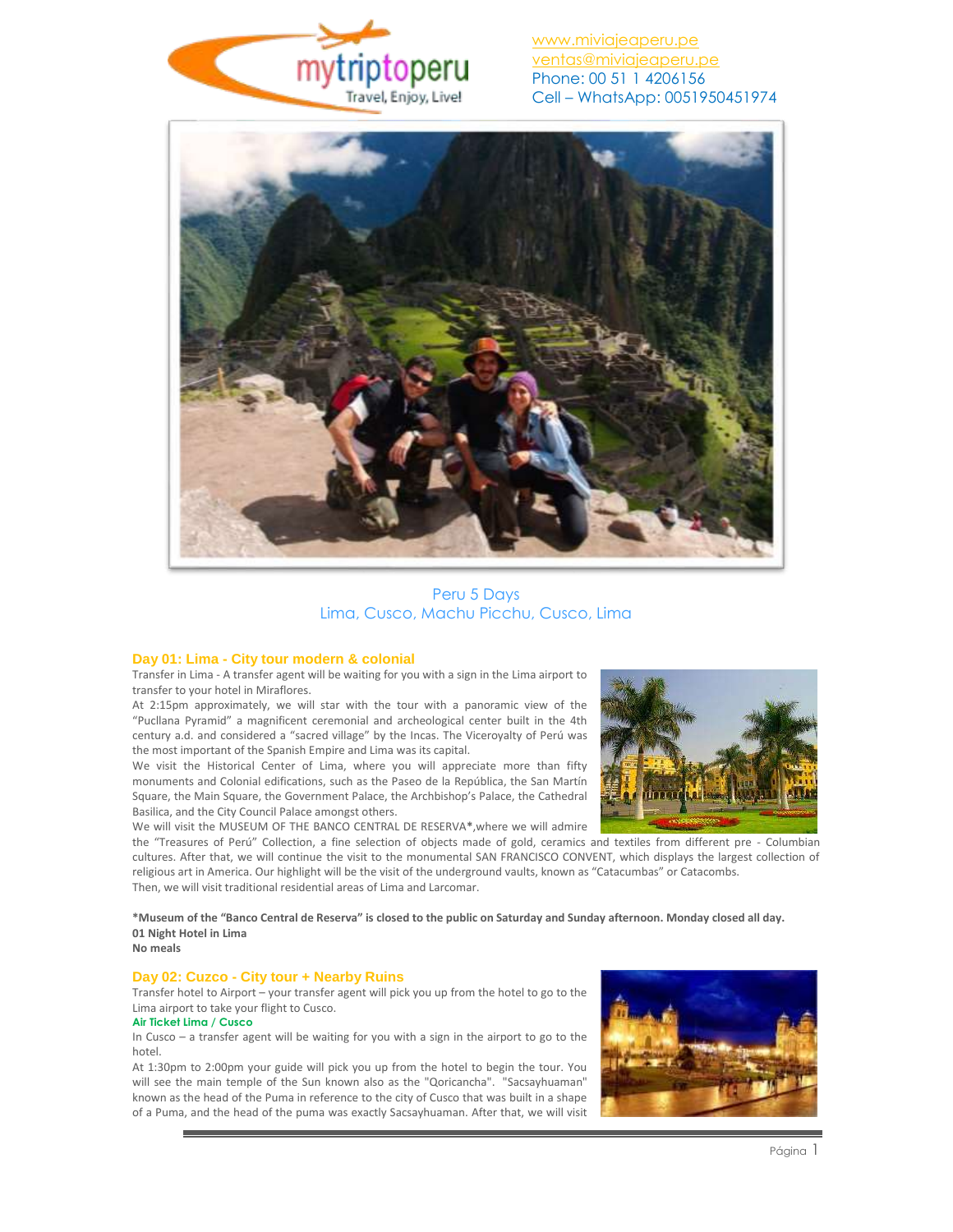

[www.miviajeaperu.pe](http://www.miviajeaperu.pe/) [ventas@miviajeaperu.pe](mailto:ventas@miviajeaperu.pe) Phone: 00 51 1 4206156 Cell – WhatsApp: 0051950451974

the Qenqo temple in honor of mother Earth or Pachamama. Then we will continue with our bus to Pucapucara which in Incas time was an entry control to the sacred city of Cusco. Later, visit to the Tambomachay Inca temple in honor of the natural element of water. We will return to Cusco.

It will be up to you to decide either to stay in the beautiful main square of Cusco or be taken to your hotel. 01 Night Hotel in Cusco

Breakfast

### **Day 03: Tour to Machu Picchu ruins**

At 6:30am you will be pick you up from your hotel to go to the train station. You will be on aboard the train from Cusco to Aguas Calientes (Machu Picchu village), arriving in this town at 10:30am approximately. The northbound train follows the lower lands towards to the Sanctuary of Machu Picchu and ends its services at the Aguas Calientes station. We will immediately board a bus that will transport you along the Hiram Bingham road leading to the ruins of Machu Picchu Inca City.

The bus rides about half an hour to the ruins ahead. Your guide will be waiting at the entrance of Machu Picchu ruins to explain the history of the area and answer any questions you may have about the site. After that, you will have free time to enjoy on your own. The train usually return to Cusco at 6:30pm arriving to Cusco at 10:30pm. Our personal staff will be waiting for you to transfer from the train station to your hotel.



**01 Night Hotel in Cusco Breakfast & Buffet lunch**

### **Day 04: Tour in the Sacred Valley, Pisac Market, Ollantaytambo & Chincheros**

At 8:30 am a guide will pick you up from your hotel to begin the tour of the Sacred Valley of the Incas, we will be leaving the city and reach the viewpoint of Taray, from here we can enjoy the beautiful Inca terraces and existing farmland which surround the sacred river of the Incas "Willcamayuc". Later we´ll visit the Pisaq Andean market which is very colorful as the local people. The indian market is the best place to shop for crafts and souvenirs.

After some free time, we continue our journey to the village of Urubamba, where we will have a typical buffet lunch. After that, we will continue our journey we´ll reach the last living Inca town "Ollantaytambo". Ollantaytambo reminds us of a mythical love story, a drama of love that prevaisl against all obstacles. It is believed that this city was built by General Inka Ollanta in a time of rebellion against the Royal army of the Inka by preventing its binding to the beautiful princess Cusi Qoyllor "beautiful star".

A further 40 minutes' drive takes us to Chincheros surrounded by the colonial houses, where we will again discover the magnificence of the Incan constructions, terraces and the beauty of the local people in their traditional dresses, all surrounded by the local temple, where we'll appreciate the painting of local people who later where wellknown as the creator of the "Escuela Cusqueña" founders. The Colonial church is rich in art and jewelry and well appreciated by

their population. At 7:00pm arrival in Cusco and transfer to your hotel.

**01 Night Hotel in Cusco**

**Breakfast & Buffet lunch**

### **Day 05: Cuzco / Lima – Free Day.**

Our personal staff will pick you up from the hotel to go to Cusco airport to take your flight to Lima. **Breakfast Air Ticket Cuzco / Lima**

Price per person in American Dollars:

| <b>Category</b>         | <b>City</b> | <b>Hotel</b>                   | Simple   | <b>Double</b> | <b>Triple</b> |
|-------------------------|-------------|--------------------------------|----------|---------------|---------------|
| <b>Hostels</b>          | Lima        | <b>Pirwa Hostal</b>            |          |               |               |
|                         | Cusco       | Pirwa Hostal                   | 809.00   | 754.00        | 747.00        |
| <b>Hotels</b><br>$3***$ | Lima        | <b>Ducado</b>                  |          |               |               |
|                         | Cusco       | <b>Anden Inca</b>              | 877.00   | 812.00        | 800.00        |
| <b>Hotels</b><br>$A***$ | Lima        | <b>José Antonio Miraflores</b> |          |               |               |
|                         | Cusco       | José Antonio Cuzco             | 1,080.00 | 901.00        | 894.00        |
| <b>Hotels</b><br>5***** | Lima        | <b>Casa Andina Premium</b>     |          |               |               |
|                         | Cusco       | Casa Andina Premium            | 1,342.00 | 1,042.00      | 1,042.00      |

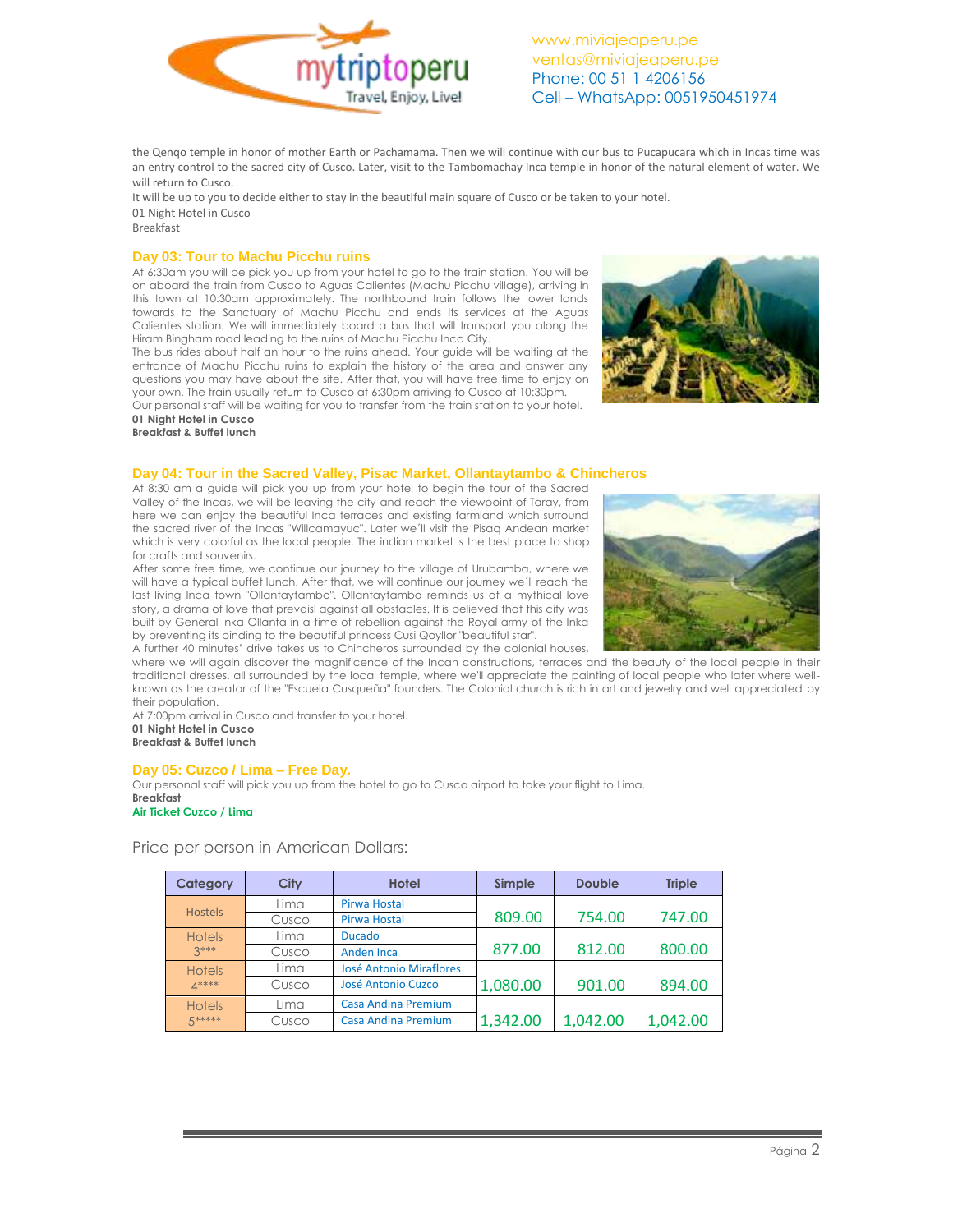

# **Program Included:**

- $\checkmark$  All Transfers.<br> $\checkmark$  Air Tickets Link
- $\checkmark$  Air Tickets Lima / Cusco / Lima.<br> $\checkmark$  01 Nights Hotel in Lima.
- $\checkmark$  01 Nights Hotel in Lima.<br> $\checkmark$  03 Nights Hotel in Cusco
- 03 Nights Hotel in Cusco.
- $\checkmark$  Breakfast.<br> $\checkmark$  01 Lunching
- 01 Lunch in Aguas Calientes
- $\checkmark$  01 Lunch in the Sacred Valley. Tours Sheared.
- $\checkmark$  All entrance.
- Bus Ticket Cusco / Ollantaytambo / Cusco.
- $\checkmark$  Tourist Train Ticket to Machu Picchu.

### **Not Included:**

- $\checkmark$  International Air Tickets.<br> $\checkmark$  Meals no mentioned in:
	- Meals no mentioned in the program.

## **Additional:**

- $\checkmark$  Upgrade to Vistadome Train \$46.00 per person.<br> $\checkmark$  Upgrade Bus Cusco / Puno with tours in route & Li
- Upgrade Bus Cusco / Puno with tours in route & Lunch \$ 39.00 per person.

## **Important Notes:**

- Prices in American Dollars per person.
- Minimum 2 persons.
- Hotels are subject to get availability in the moment we make the reservations.

## **Program Summary:**

| Day 01: Lima                                                                   |  |  |  |
|--------------------------------------------------------------------------------|--|--|--|
| <b>Transfer in Lima</b>                                                        |  |  |  |
| 01 Night hotel in Lima                                                         |  |  |  |
|                                                                                |  |  |  |
| Day 02: Lima / Cusco - City Tour & Nearby Ruins                                |  |  |  |
| <b>Breakfast</b>                                                               |  |  |  |
| Transfer to the airport in Lima                                                |  |  |  |
| Air Ticket Lima / Cusco                                                        |  |  |  |
| Transfer in Airport / Hotel                                                    |  |  |  |
| Pm. City Tour & Nearby Ruins in Cusco                                          |  |  |  |
| <b>General Ticket entrances</b>                                                |  |  |  |
| 01 Night Hotel in Cuzco                                                        |  |  |  |
| Day 03: Full Day Machu Picchu in Tourist Train                                 |  |  |  |
| <b>Breakfast</b>                                                               |  |  |  |
| Transfers, Tourist Train, entrance, bus, guide.                                |  |  |  |
| Tourist train Aguas Calientes / Ollantaytambo                                  |  |  |  |
| <b>Buffet Lunch in Aguas Calientes</b>                                         |  |  |  |
| Transfer Ollantaytambo / Cusco                                                 |  |  |  |
| 01 Night Hotel in Cuzco                                                        |  |  |  |
|                                                                                |  |  |  |
| Day 04: Full Day Sacred Valley, Pisac Market, Ollantaytambo Ruins & Chincheros |  |  |  |
| <b>Breakfast</b>                                                               |  |  |  |
| Full Day Sacred Valley, Pisac Market, Ollantaytambo Ruins & Chincheros         |  |  |  |
| Buffet Lunch Rest. Alhambra                                                    |  |  |  |
| 01 Night Hotel in Cuzco                                                        |  |  |  |
| Day 05: Cuzco / Lima                                                           |  |  |  |
| <b>Breakfast</b>                                                               |  |  |  |
| Transfer to airport                                                            |  |  |  |
| Air Ticket Cuzco / Lima                                                        |  |  |  |
| <b>End of services</b>                                                         |  |  |  |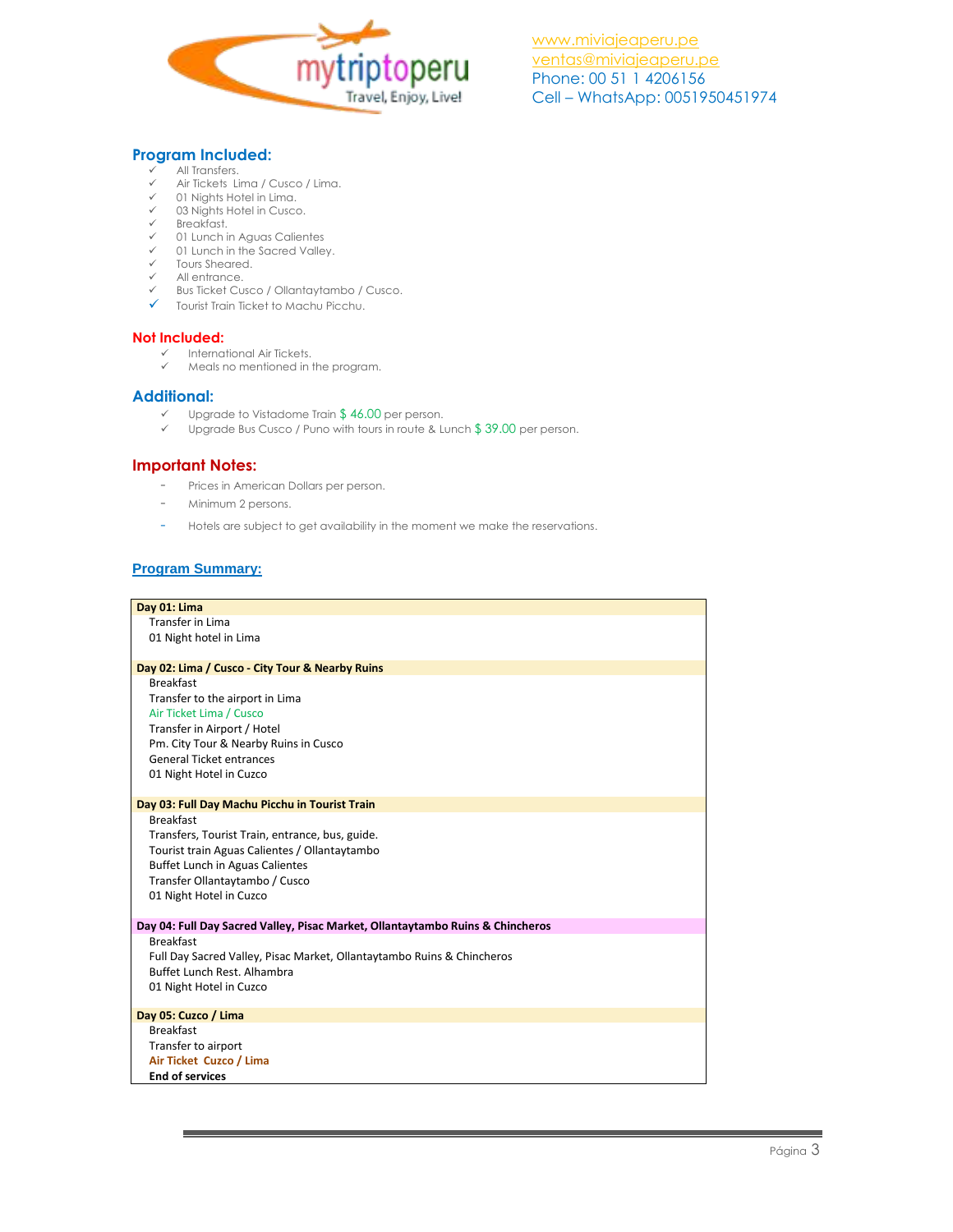

### **Terms and Conditions**

We are a team of professionals ready to answer all your questions and concerns and make your trip an unforgettable experience. To find out about the availability of a program, we recommend sending an email to: [ventas@miviajeaperu.pe](mailto:ventas@miviajeaperu.pe) and one of our agents will respond within the next 24 hours. In order to process your order in the most efficient way possible, please do not forget to include the name of the desired program, as well as the date you wish to perform the service and the number of participants. If you want a tour with your preferences, please do not hesitate to let us know, we can put together a customized program, either in private or in share.

In case you have any questions or additional questions, do not hesitate to send us an email, we are always at your service to answer any question you may have.

### **To make a reservation it is necessary to send the following information:**

Names and surnames Passport number or identity document Nationality Date of birth Number of participants Age

Please send us if you have any additional important information to make your trip an unforgettable experience.

### **Additional information:**

The confirmation of the program will be answered within a period no longer than 24 hours, where the corresponding deadlines for payments will be given.

The excursions are operated in English or Spanish, consult another kind of language.

#### **Travel Voucher:**

For each excursion / service that you have booked our reservation center will issue you the respective voucher / electronic receipt, which you must print and present at the time of starting the tour / service.

#### **Local Information:**

Our office will send you via e-mail the complete information of the contracted program as well as the contact information in each city visited, such as the office address, telephone numbers and the name of the person in charge of providing the services.

My Trip to Peru operates with 20 years of experience in the tourism sector and offers the client a first class service, making the client enjoy his trip without having to worry about the details of the organization.

#### **Payment way:**

My Trip to Peru offer 3 ways of payment:

1. - Through online payment with credit cards: VISA, MASTERCARD and AMERICAN EXPRES via Transferwise ONLINE System [www.transferwise.com](http://www.transferwise.com/), where you can access to fill in the details of your credit card.

Bank Account: Account in Soles (local currency) Account to Name: Johnny Alberto Banda Vera DNI: 25704671 Bank Name: Banco de Credito del Peru Bank Code: 1912 4915966040

Bank Address: Jr. Lampa 499 Lima 01 Bank Telephone: 5114275600

2. - Through our bank account in Peru. If you choose this form of payment, here are our bank details:

Bank Account: Account in American Dollars Account to Name: Johnny Alberto Banda Vera DNI: 25704671 Bank Name: Banco de Credito del Peru Bank BBVA Code: 1923 5798106101 Bank Address: Jr. Lampa 499 Lima 01

Bank Telephone: 5114275600

3. - Through WESTERN UNION Another form of payment is also made through Western Union, in this case this type of payment is used more for prepayments, smaller amounts for prepayments, for example the cost of internal air, Prepaid for the Inca Trail, this because the cost for the shipment is cheaper than the charge by the banks for